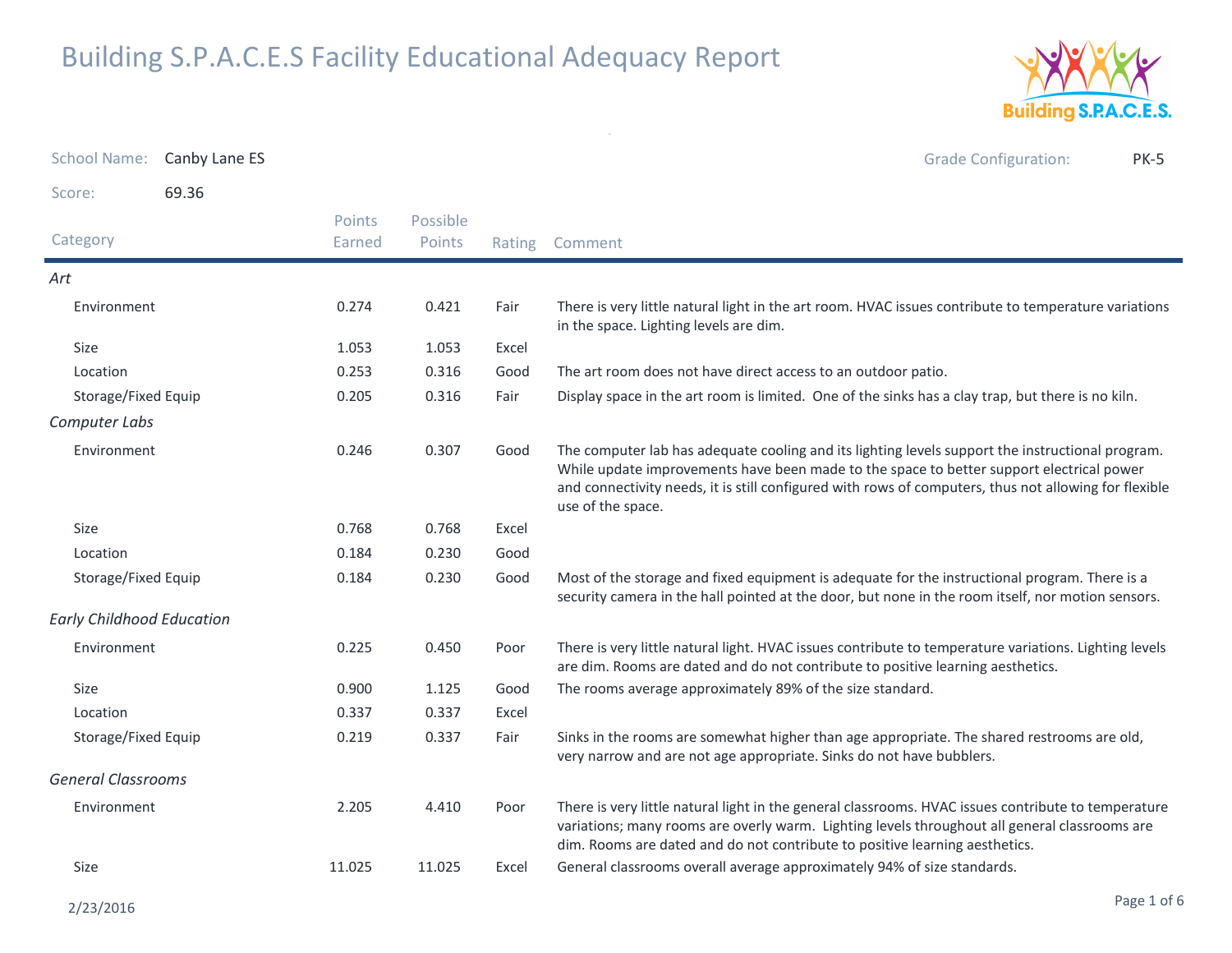

| <b>School Name:</b>                 | Canby Lane ES                   |                         |                    |        | <b>Grade Configuration:</b><br><b>PK-5</b>                                                                                                                                                                                                                                                                                                                  |
|-------------------------------------|---------------------------------|-------------------------|--------------------|--------|-------------------------------------------------------------------------------------------------------------------------------------------------------------------------------------------------------------------------------------------------------------------------------------------------------------------------------------------------------------|
| Score:                              | 69.36                           |                         |                    |        |                                                                                                                                                                                                                                                                                                                                                             |
| Category                            |                                 | <b>Points</b><br>Earned | Possible<br>Points | Rating | Comment                                                                                                                                                                                                                                                                                                                                                     |
| <b>General Classrooms</b>           |                                 |                         |                    |        |                                                                                                                                                                                                                                                                                                                                                             |
| Location                            |                                 | 3.307                   | 3.307              | Excel  |                                                                                                                                                                                                                                                                                                                                                             |
| Storage/Fixed Equip                 |                                 | 1.654                   | 3.307              | Poor   | A few rooms do not have restrooms adjacent to their classrooms. Sinks in the rooms do not have<br>bubblers.                                                                                                                                                                                                                                                 |
| <b>Instructional Resource Rooms</b> |                                 |                         |                    |        |                                                                                                                                                                                                                                                                                                                                                             |
| Environment                         |                                 | 0.324                   | 0.648              | Poor   | There is very little natural light. HVAC issues contribute to temperature variations. Lighting levels<br>are dim. Rooms are dated and do not contribute to positive learning aesthetics.                                                                                                                                                                    |
| Size                                |                                 | 1.296                   | 1.620              | Good   | The ESOL program space is very small                                                                                                                                                                                                                                                                                                                        |
| Location                            |                                 | 0.389                   | 0.486              | Good   |                                                                                                                                                                                                                                                                                                                                                             |
| Storage/Fixed Equip                 |                                 | 0.389                   | 0.486              | Good   | Most of the instructional resource spaces have adequate storage. The ESOL space has very<br>limited storage.                                                                                                                                                                                                                                                |
|                                     | Kindergarten & Pre-Kindergarten |                         |                    |        |                                                                                                                                                                                                                                                                                                                                                             |
| Environment                         |                                 | 0.188                   | 0.375              | Poor   | There is very little natural light. HVAC issues contribute to temperature variations; many rooms<br>are overly warm. Lighting levels throughout all rooms are dim. Rooms are dated and do not<br>contribute to positive learning aesthetics.                                                                                                                |
| Size                                |                                 | 0.751                   | 0.938              | Good   | The kindergarten rooms average approximately 84% of the size standard.                                                                                                                                                                                                                                                                                      |
| Location                            |                                 | 0.282                   | 0.282              | Excel  |                                                                                                                                                                                                                                                                                                                                                             |
| Storage/Fixed Equip                 |                                 | 0.183                   | 0.282              | Fair   | One kindergarten room does not have a restroom. Sinks in the kindergarten rooms are higher<br>than age appropriate. The shared restrooms are old, very narrow and are not age appropriate.<br>Sinks do not have bubblers.                                                                                                                                   |
| <b>Learning Environment</b>         |                                 |                         |                    |        |                                                                                                                                                                                                                                                                                                                                                             |
| Learning Style Variety              |                                 | 0.000                   | 4.500              | Unsat  | The configuration of the school does not have flexible spaces that allow for differentiated<br>instruction to accommodate a variety of teaching and learning styles.                                                                                                                                                                                        |
| <b>Interior Environment</b>         |                                 | 0.900                   | 1.800              | Poor   | The school's spatial configuration does not contribute to an inviting and stimulating<br>environment. Hallways are long and narrow. There is minimal natural light in most classrooms;<br>some learning spaces have no windows. There are temperature variations throughout the<br>school; many areas are overly warm. Lighting levels are poor throughout. |

 $\sim$   $\sigma$   $^{-1}$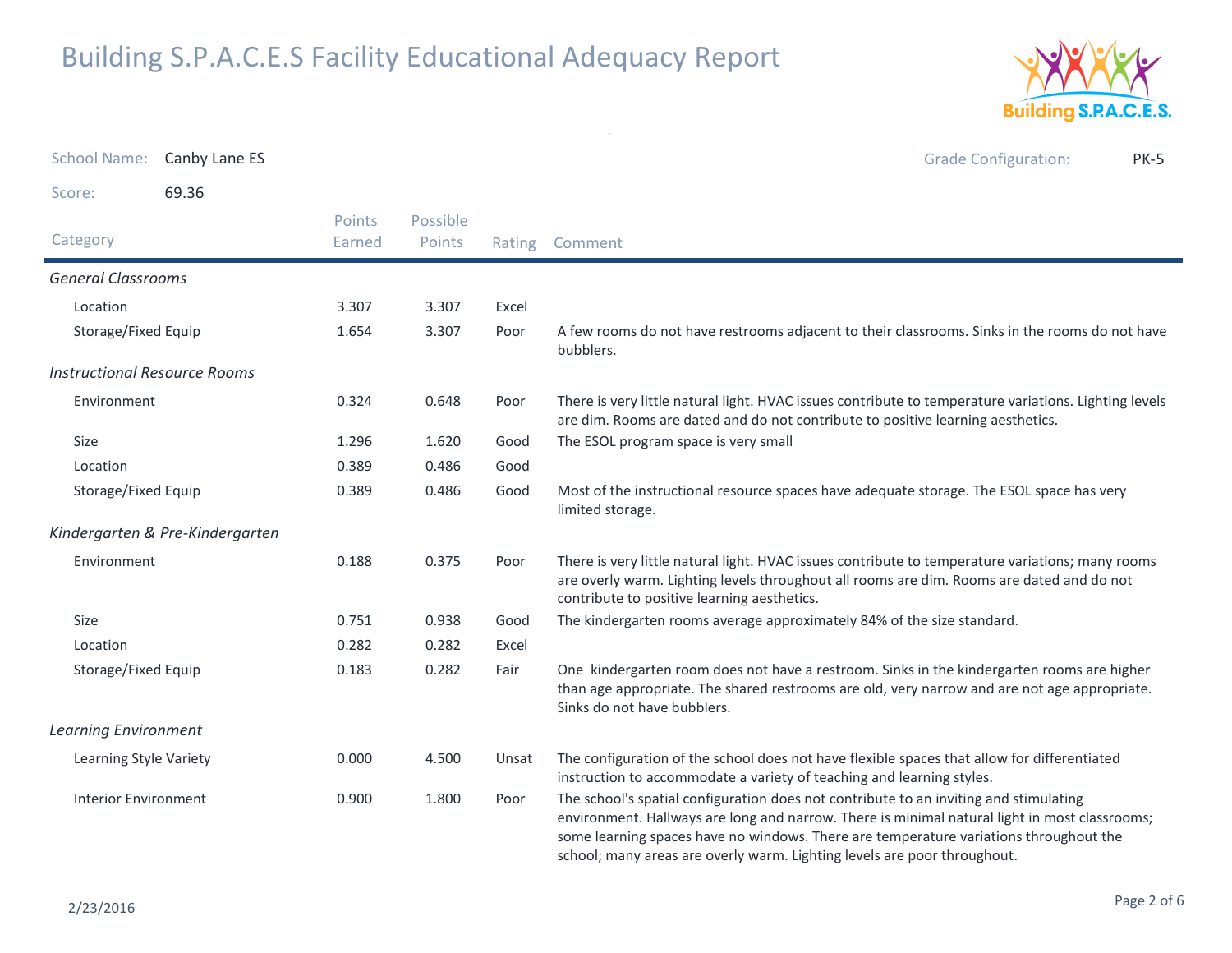

|                             | School Name: Canby Lane ES |                         |                    |        | <b>Grade Configuration:</b><br><b>PK-5</b>                                                                                                                                                                                                        |
|-----------------------------|----------------------------|-------------------------|--------------------|--------|---------------------------------------------------------------------------------------------------------------------------------------------------------------------------------------------------------------------------------------------------|
| Score:                      | 69.36                      |                         |                    |        |                                                                                                                                                                                                                                                   |
| Category                    |                            | <b>Points</b><br>Earned | Possible<br>Points | Rating | Comment                                                                                                                                                                                                                                           |
| <b>Learning Environment</b> |                            |                         |                    |        |                                                                                                                                                                                                                                                   |
| <b>Exterior Environment</b> |                            | 0.675                   | 1.350              | Poor   | There is one courtyard in the center of the original building that could be used for an outdoor<br>learning lab or social gathering space.                                                                                                        |
| Environment                 |                            | 0.570                   | 0.877              | Fair   | Lighting levels in the media center are dim. HVAC issues cause temperature fluctuations. There is<br>no natural light in the space.                                                                                                               |
| Media Center                |                            |                         |                    |        |                                                                                                                                                                                                                                                   |
| <b>Size</b>                 |                            | 0.000                   | 2.193              | Unsat  | The media center space is approximately 45% of the size standard.                                                                                                                                                                                 |
| Location                    |                            | 0.658                   | 0.658              | Excel  |                                                                                                                                                                                                                                                   |
| Storage/Fixed Equip         |                            | 0.329                   | 0.658              | Poor   | Production space is limited. Equipment storage is limited.                                                                                                                                                                                        |
| <b>Music</b>                |                            |                         |                    |        |                                                                                                                                                                                                                                                   |
| Environment                 |                            | 0.333                   | 0.667              | Poor   | The music room has dim lighting. HVAC issues contribute to temperature variations in the room.<br>The spatial configuration is much like a regular classroom.                                                                                     |
| Size                        |                            | 0.833                   | 1.667              | Poor   | There is only one classroom of the two required by standards for an elementary school music<br>program. The one space does meet size standards.                                                                                                   |
| Location                    |                            | 0.400                   | 0.500              | Good   |                                                                                                                                                                                                                                                   |
| Storage/Fixed Equip         |                            | 0.250                   | 0.500              | Poor   | There is only one room of the two required by standards for an elementary school music<br>program. The one room does not have a sink or water fountain, as required by standards, nor<br>does it have high ceilings or acoustical wall coverings. |
| Performing Arts             |                            |                         |                    |        |                                                                                                                                                                                                                                                   |
| Environment                 |                            | 0.354                   | 0.544              | Fair   | The space does not have any natural light. Lighting levels are dim, and there are HVAC<br>temperature fluctuations. It does not have any ADA access to the stage.                                                                                 |
| <b>Size</b>                 |                            | 1.088                   | 1.360              | Good   |                                                                                                                                                                                                                                                   |
| Location                    |                            | 0.326                   | 0.408              | Good   | The space does not have convenient loading access for productions.                                                                                                                                                                                |
| Storage/Fixed Equip         |                            | 0.265                   | 0.408              | Fair   | The space has curtains, light and sound systems. Storage is inadequate.                                                                                                                                                                           |
| <b>Physical Education</b>   |                            |                         |                    |        |                                                                                                                                                                                                                                                   |
| Environment                 |                            | 0.864                   | 1.728              | Poor   | The gymnasium has no natural light, no windows, and no air conditioning. The temperatures in it<br>are very warm much of the school year. Lighting levels are dim.                                                                                |

 $\mathcal{A}(\mathcal{A})$  and  $\mathcal{A}(\mathcal{A})$  .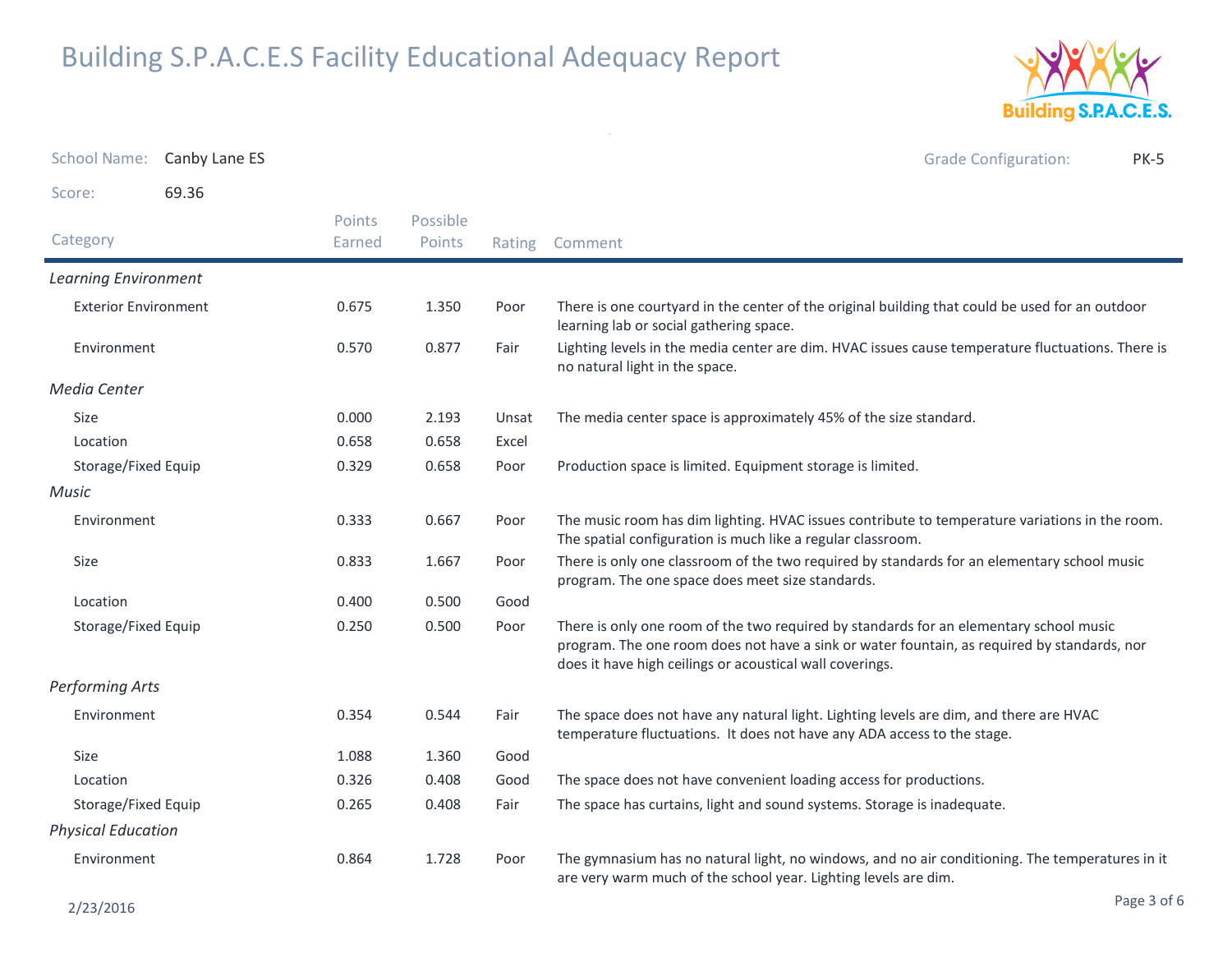

| <b>School Name:</b>             | Canby Lane ES                    |                  |                    |        | <b>Grade Configuration:</b><br><b>PK-5</b>                                                                                                                                                                                                                                                                                                                                                                                                                                                              |
|---------------------------------|----------------------------------|------------------|--------------------|--------|---------------------------------------------------------------------------------------------------------------------------------------------------------------------------------------------------------------------------------------------------------------------------------------------------------------------------------------------------------------------------------------------------------------------------------------------------------------------------------------------------------|
| Score:                          | 69.36                            |                  |                    |        |                                                                                                                                                                                                                                                                                                                                                                                                                                                                                                         |
| Category                        |                                  | Points<br>Earned | Possible<br>Points | Rating | Comment                                                                                                                                                                                                                                                                                                                                                                                                                                                                                                 |
| <b>Physical Education</b>       |                                  |                  |                    |        |                                                                                                                                                                                                                                                                                                                                                                                                                                                                                                         |
| Size                            |                                  | 4.320            | 4.320              | Excel  |                                                                                                                                                                                                                                                                                                                                                                                                                                                                                                         |
| Location                        |                                  | 1.296            | 1.296              | Excel  | The gymnasium is a separate, stand alone building.                                                                                                                                                                                                                                                                                                                                                                                                                                                      |
| Storage/Fixed Equip             |                                  | 0.842            | 1.296              | Fair   | There is minimal storage space for a PE program. The gym does not have backboards or safety<br>padding.                                                                                                                                                                                                                                                                                                                                                                                                 |
| <b>Science</b>                  |                                  |                  |                    |        |                                                                                                                                                                                                                                                                                                                                                                                                                                                                                                         |
| Environment                     |                                  | 0.000            | 0.450              | Unsat  | The school does not have a science space.                                                                                                                                                                                                                                                                                                                                                                                                                                                               |
| Size                            |                                  | 0.000            | 1.125              | Unsat  | The school does not have a science space.                                                                                                                                                                                                                                                                                                                                                                                                                                                               |
| Location                        |                                  | 0.000            | 0.337              | Unsat  | The school does not have a science space.                                                                                                                                                                                                                                                                                                                                                                                                                                                               |
| Storage/Fixed Equip             |                                  | 0.000            | 0.337              | Unsat  | The school does not have a science space.                                                                                                                                                                                                                                                                                                                                                                                                                                                               |
|                                 | Self-Contained Special Education |                  |                    |        |                                                                                                                                                                                                                                                                                                                                                                                                                                                                                                         |
| Environment                     |                                  | 0.216            | 0.432              | Poor   | There is very little natural light. HVAC issues contribute to temperature variations. Lighting levels<br>are dim. Rooms are dated and do not contribute to positive learning aesthetics.                                                                                                                                                                                                                                                                                                                |
| Size                            |                                  | 0.540            | 1.080              | Poor   | The self contained special education classrooms are very close to the size standard, but there is<br>not a family living center.                                                                                                                                                                                                                                                                                                                                                                        |
| Location                        |                                  | 0.259            | 0.324              | Good   |                                                                                                                                                                                                                                                                                                                                                                                                                                                                                                         |
| Storage/Fixed Equip             |                                  | 0.162            | 0.324              | Poor   | The self contained special education classrooms are in spaces designed as general classrooms.<br>They do not have adequate storage for much of the equipment and supplies frequently needed<br>by special education students. The rooms do not have restrooms. The school does not have a<br>designated ADA restroom with a changing table and other requirements. The school does not<br>have a family living center with its required equipment, such as an ADA accessible sink,<br>kitchenette, etc. |
| <b>Non-Instructional Spaces</b> |                                  |                  |                    |        |                                                                                                                                                                                                                                                                                                                                                                                                                                                                                                         |
| Administration                  |                                  | 1.151            | 2.302              | Poor   | The administration area is very small. It consists of a front office for administrative assistants and<br>a principal's office, one small storage room and a vault. The visitor waiting area is inadequate.<br>The school does not have a conference room. Teacher mailboxes are located in the teacher work<br>area/lounge, not adjacent to the office.                                                                                                                                                |

 $\sim$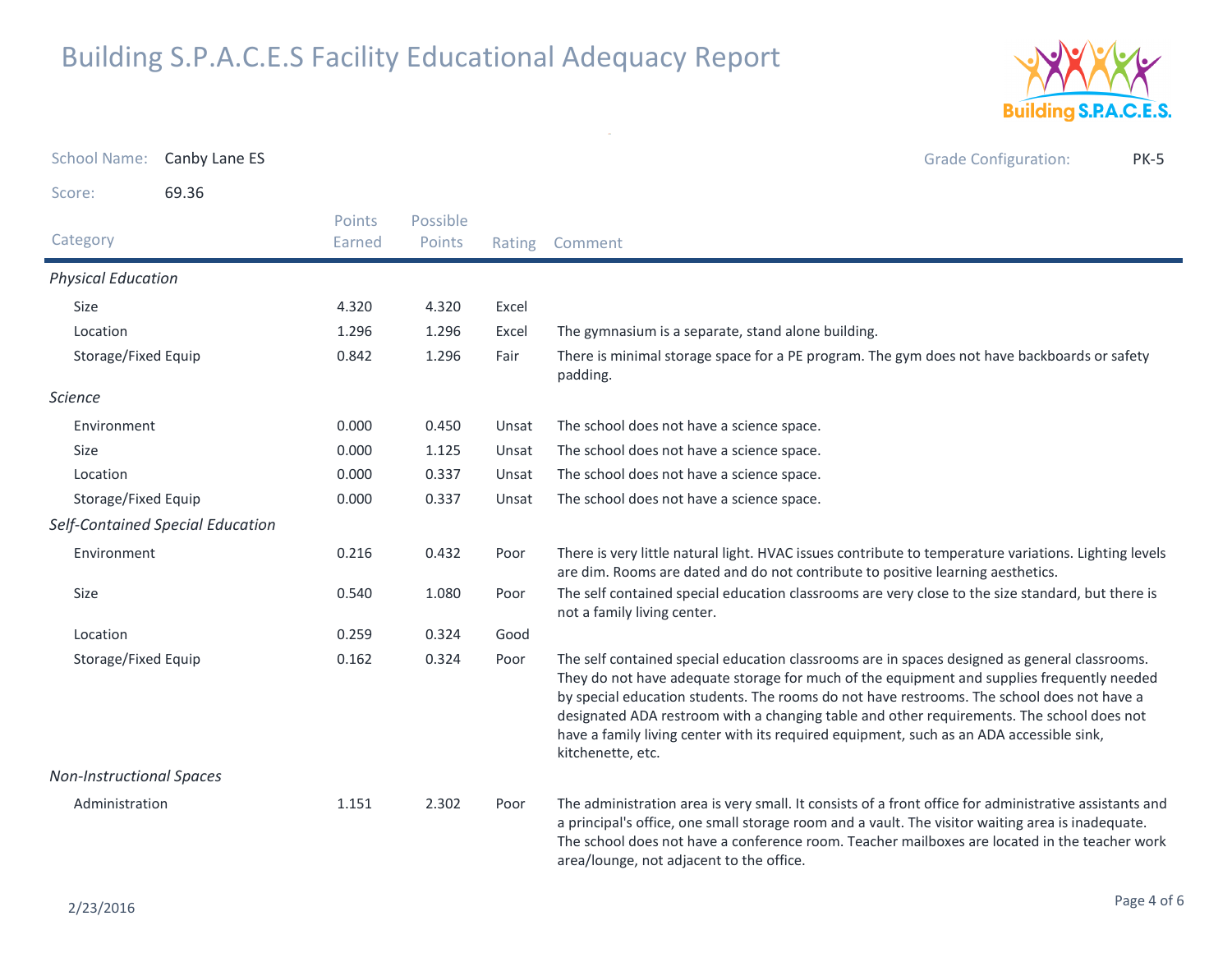

Grade Configuration: PK-5

School Name: Canby Lane ES

Score:69.36

| Category                         | Points<br>Earned | Possible<br>Points | Rating | Comment                                                                                                                                                                                                                                        |
|----------------------------------|------------------|--------------------|--------|------------------------------------------------------------------------------------------------------------------------------------------------------------------------------------------------------------------------------------------------|
| <b>Non-Instructional Spaces</b>  |                  |                    |        |                                                                                                                                                                                                                                                |
| Cafeteria                        | 2.925            | 4.500              | Fair   | The cafeteria is slightly undersized. Storage is inadequate. There is no table and chair storage.                                                                                                                                              |
| Food Service and Prep            | 4.467            | 5.584              | Good   | The kitchen has inadequate HVAC and runs very warm. The door for deliveries does not have a<br>peephole but it has a thick glass see through window. It does have a bell for ringing when<br>deliveries arrive.                                |
| Clinic                           | 0.342            | 0.526              | Fair   | The school has a clinic space. It has one of the two cots required by standards, but no privacy<br>separation/pull curtain. The restroom in the clinic is old and narrow and not ADA-accessible. Dry<br>medicine is stored in a locked closet. |
| Counseling                       | 0.132            | 0.263              | Poor   | The counseling space is one room, shared by a full time counselor, a part time counselor and a<br>social worker. No private offices exist in the space, nor is there a waiting area or a<br>conference/meeting space.                          |
| <b>Custodial and Maintenance</b> | 0.360            | 0.450              | Good   |                                                                                                                                                                                                                                                |
| <b>Student Restrooms</b>         | 0.399            | 0.798              | Poor   | None of the restrooms have hot water. Only the set of restrooms in the newer wing have urinal<br>privacy partitions. Only those in the newer wing have ADA restrooms. restrooms in the older<br>wings of the school have narrow entry doors.   |
| Faculty Work Space and Toilets   | 0.741            | 1.140              | Fair   | There is a work room. It is well located in the administration area, but is very small.                                                                                                                                                        |
| <b>Outside Spaces</b>            |                  |                    |        |                                                                                                                                                                                                                                                |
| <b>Vehicular Traffic</b>         | 1.170            | 1.800              | Fair   | Parent drop-off and pick-up is off street and on a separated loop. Bus drop-off and pick-up is on-<br>street, in front of the school.                                                                                                          |
| Pedestrian Traffic               | 0.701            | 0.876              | Good   |                                                                                                                                                                                                                                                |
| Parking                          | 0.475            | 0.731              | Fair   | Off-street parking is limited.                                                                                                                                                                                                                 |
| Play Areas                       | 1.369            | 2.107              | Fair   | Both the playground and equipment are not ADA accessible. The ground surface is inadequate.                                                                                                                                                    |
| Safety and Security              |                  |                    |        |                                                                                                                                                                                                                                                |
| Fencing                          | 0.440            | 0.677              | Fair   | There are some areas of the school property that are not fenced.                                                                                                                                                                               |
| Signage & Way Finding            | 0.585            | 0.900              | Fair   | The school is missing the "Under Surveillance" and "Subject to Search" warnings.                                                                                                                                                               |
| Ease of Supervision              | 1.755            | 2.700              | Fair   | There is one large area in the rear of the school with inadequate security camera surveillance.<br>The area is accessed via an open, wooded space of the property.                                                                             |